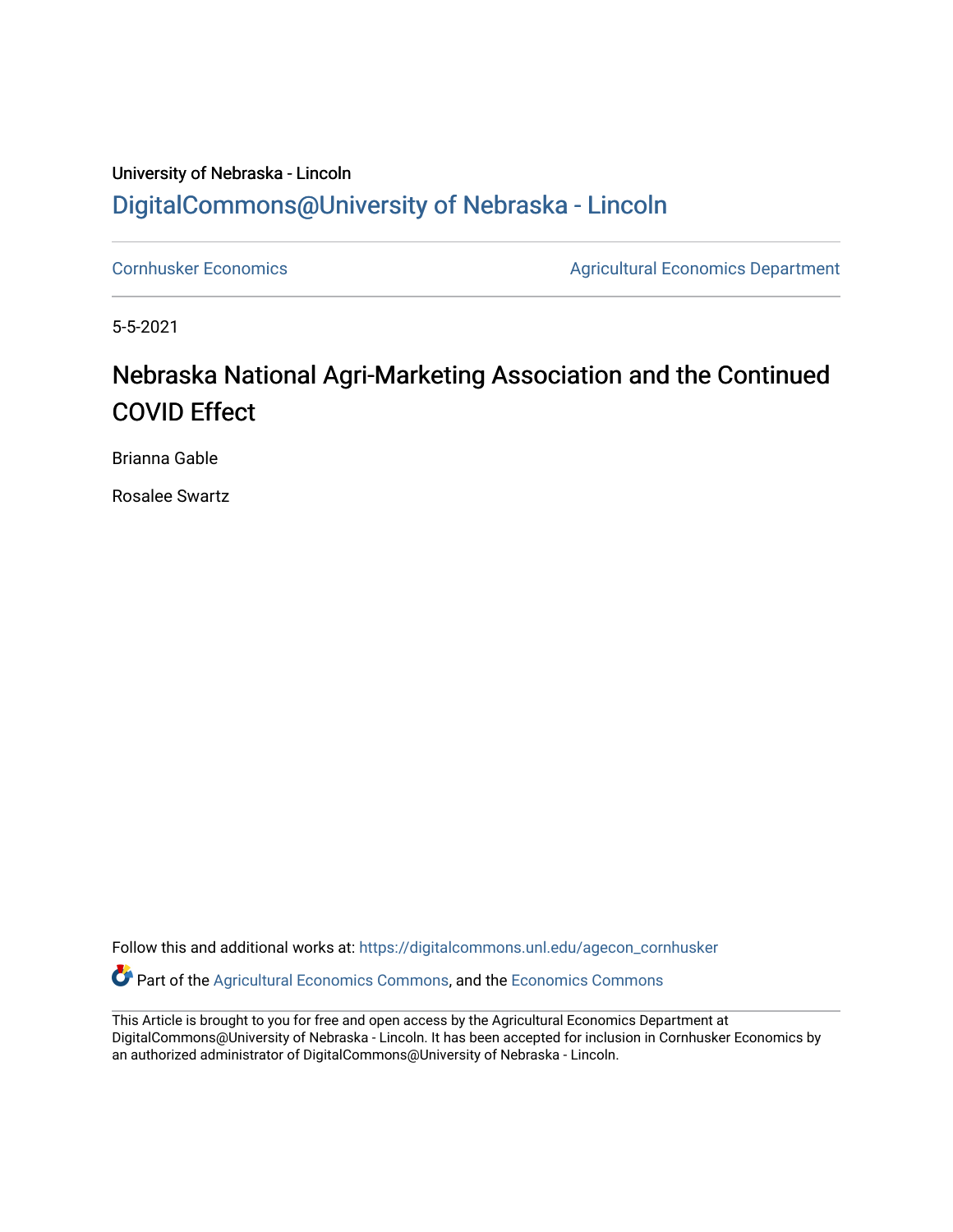

agecon.unl.edu/cornhuskereconomics

## Cornhusker Economics

## Nebraska National Agri-Marketing Association and the Continued COVID Effect

The University of Nebraska's National Agri-Marketing Association (NAMA) student organization is one of more than thirty student chapters across the U.S. and Canada. The objective of student NAMA on campus is to learn first-hand from professionals in marketing, advertising, communications promotion, sales, and public relations, about the many career opportunities in agri-marketing. As chapter members, students develop valuable personal contacts and working relations with agri-marketing professionals and have meaningful opportunities to develop and practice their managerial skills and leadership abilities.

In a typical year, Nebraska NAMA hosts speakers at monthly meetings, coordinates field trips, conducts fundraisers, has socials, and works with the agrimarketing community. This year we could not do as much, but highlights include virtual lectures from NAMA alumni at John Deere and Gavilon, joint meetings with the Ag Economics/Agribusiness Club, and helping with the Nebraska Ag Expo Show in February. A select group of students also works throughout the academic year to develop a marketing plan for an innovative agricultural product/commodity or service that is an input for, or output of, an agricultural application, for which the return to a producer can be demonstrated.

The 2020 NAMA national conference was canceled due to COVID, but teams were invited to submit the written plan they had developed. Teams received feedback on their plans but did not have an opportunity to present. The 2021 experience moved to a virtual format and teams presented via Zoom. This

format was meant to emulate what marketing and agency professionals are currently experiencing in the extended COVID environment. Each student presenter was visible on camera through his/her own independent laptop screen. Three judges, a technical manager, and team advisors were also in a team's presentation session. Team presenters were advised to be prepared for technical issues. If one member lost connection, another member would have to jump in and continue the presentation—real-world stuff.

This year Nebraska NAMA's marketing team chose to market Sweet Blu, a lupin protein-based



drinkable yogurt. Lupin protein, a lesser-known non-dairy alternative in the U.S. market, has no cholesterol or gluten, no sugars, is low in fat, and high in protein and prebiotics. Lupins, a legume, contain three times more fiber than oats, three times more antioxidants than berries, three times more potassium than bananas, three times more iron than kale, and, like soy, is a complete pro-

It is the policy of the University of Nebraska–Lincoln not to discriminate based upon age, race, ethnicity, color, national origin, gender-identity, sex, pregnancy, disability, sexual orientation, genetic information, vete